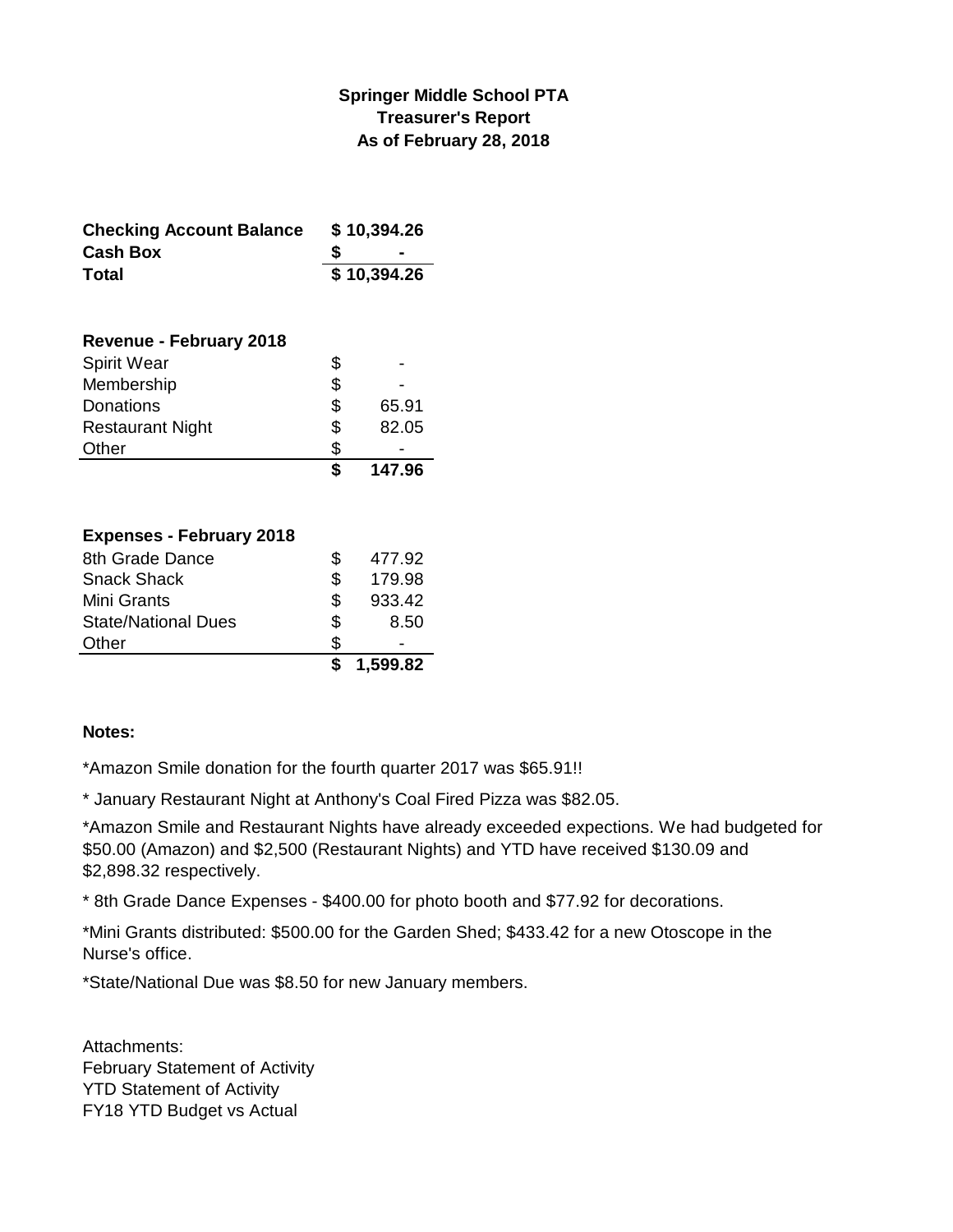# Springer Middle School PTA

### STATEMENT OF ACTIVITY

February 2018

|                                | <b>TOTAL</b> |
|--------------------------------|--------------|
| Revenue                        |              |
| Donations                      |              |
| Amazon Smile Donation          | 65.91        |
| <b>Restaurant Nights</b>       | 82.05        |
| <b>Total Donations</b>         | 147.96       |
| <b>Total Revenue</b>           | \$147.96     |
| <b>GROSS PROFIT</b>            | \$147.96     |
| Expenditures                   |              |
| 8th Grade Dance Expense        | 477.92       |
| Mini Grants                    | 933.42       |
| <b>Operating Expense</b>       |              |
| State/Federal PTA Obligation   | 8.50         |
| <b>Total Operating Expense</b> | 8.50         |
| <b>Snack Shack Expense</b>     | 179.98       |
| <b>Total Expenditures</b>      | \$1,599.82   |
| <b>NET OPERATING REVENUE</b>   | \$ -1.451.86 |
| <b>NET REVENUE</b>             | \$ -1.451.86 |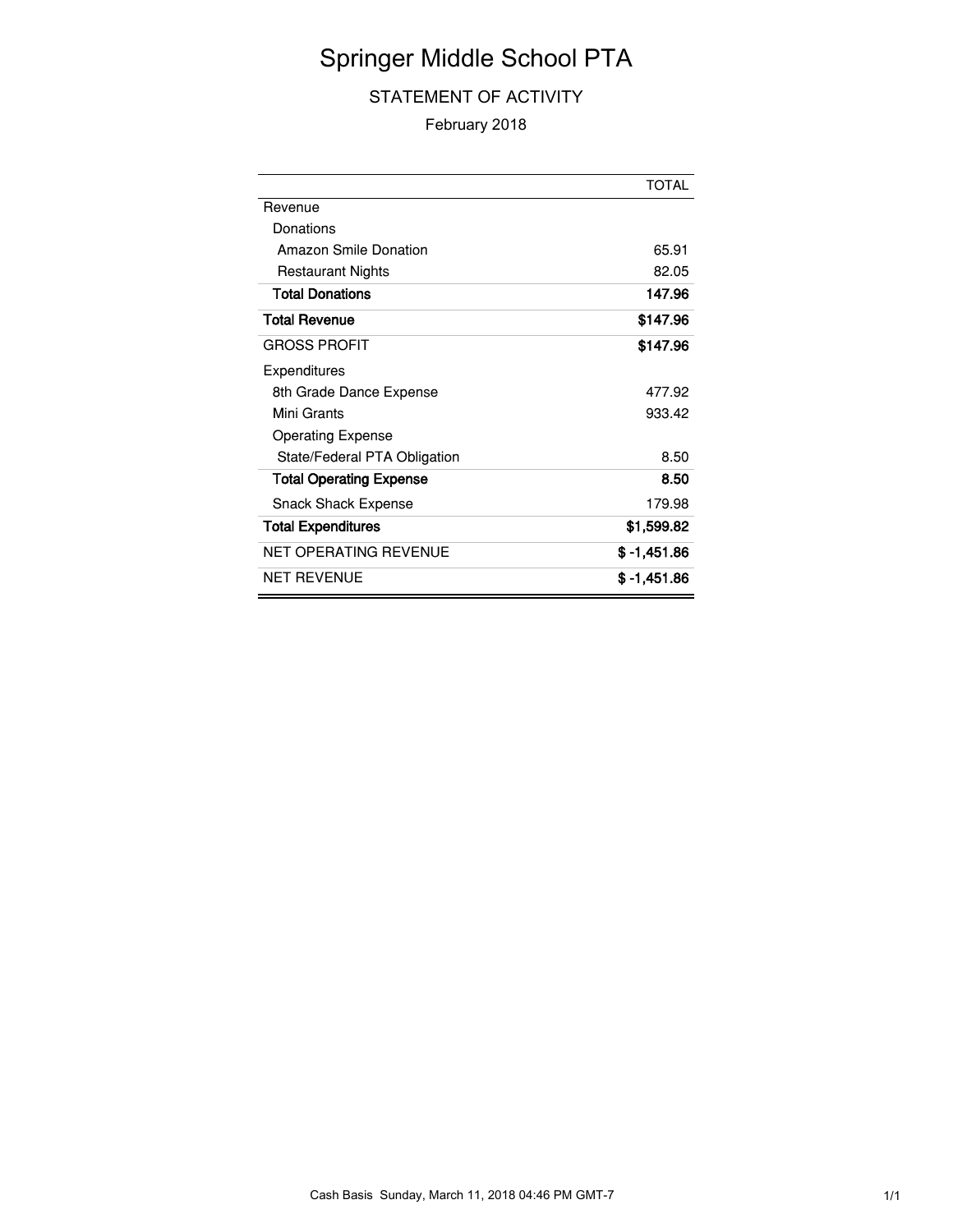# Springer Middle School PTA

### STATEMENT OF ACTIVITY

July 2017 - February 2018

|                                            | <b>TOTAL</b> |
|--------------------------------------------|--------------|
| Revenue                                    |              |
| 60th Anniversary Revenue                   | 305.00       |
| Card Processing Fee Offset                 | 16.50        |
| Donations                                  |              |
| <b>Amazon Smile Donation</b>               | 130.09       |
| Donations                                  | 156.00       |
| <b>Restaurant Nights</b>                   | 2,898.32     |
| <b>Total Donations</b>                     | 3,184.41     |
| Interest                                   | 1.18         |
| Membership                                 | 1,720.00     |
| Snack Shack Income                         | 1,192.50     |
| Spirit Wear Income                         | 4,923.00     |
| <b>Total Revenue</b>                       | \$11,342.59  |
| <b>GROSS PROFIT</b>                        | \$11,342.59  |
| Expenditures                               |              |
| 60th Anniversary Expenses                  | 630.60       |
| 8th Grade Dance Expense                    | 477.92       |
| Mini Grants                                | 4,685.55     |
| <b>Operating Expense</b>                   |              |
| <b>Banking Fees</b>                        | 12.00        |
| Insurance                                  | 215.00       |
| Legal & Professional Fees                  | 200.00       |
| Office/General Administrative Expenditures | 319.94       |
| <b>Square Fees</b>                         | 20.75        |
| State/Federal PTA Obligation               | 731.00       |
| <b>Total Operating Expense</b>             | 1,498.69     |
| <b>Snack Shack Expense</b>                 | 870.21       |
| Spirit Wear Expense                        | 3,470.90     |
| <b>Teacher Appreciation Events</b>         | 540.53       |
| <b>Total Expenditures</b>                  | \$12,174.40  |
| <b>NET OPERATING REVENUE</b>               | $$ -831.81$  |
| <b>NET REVENUE</b>                         | $$ -831.81$  |